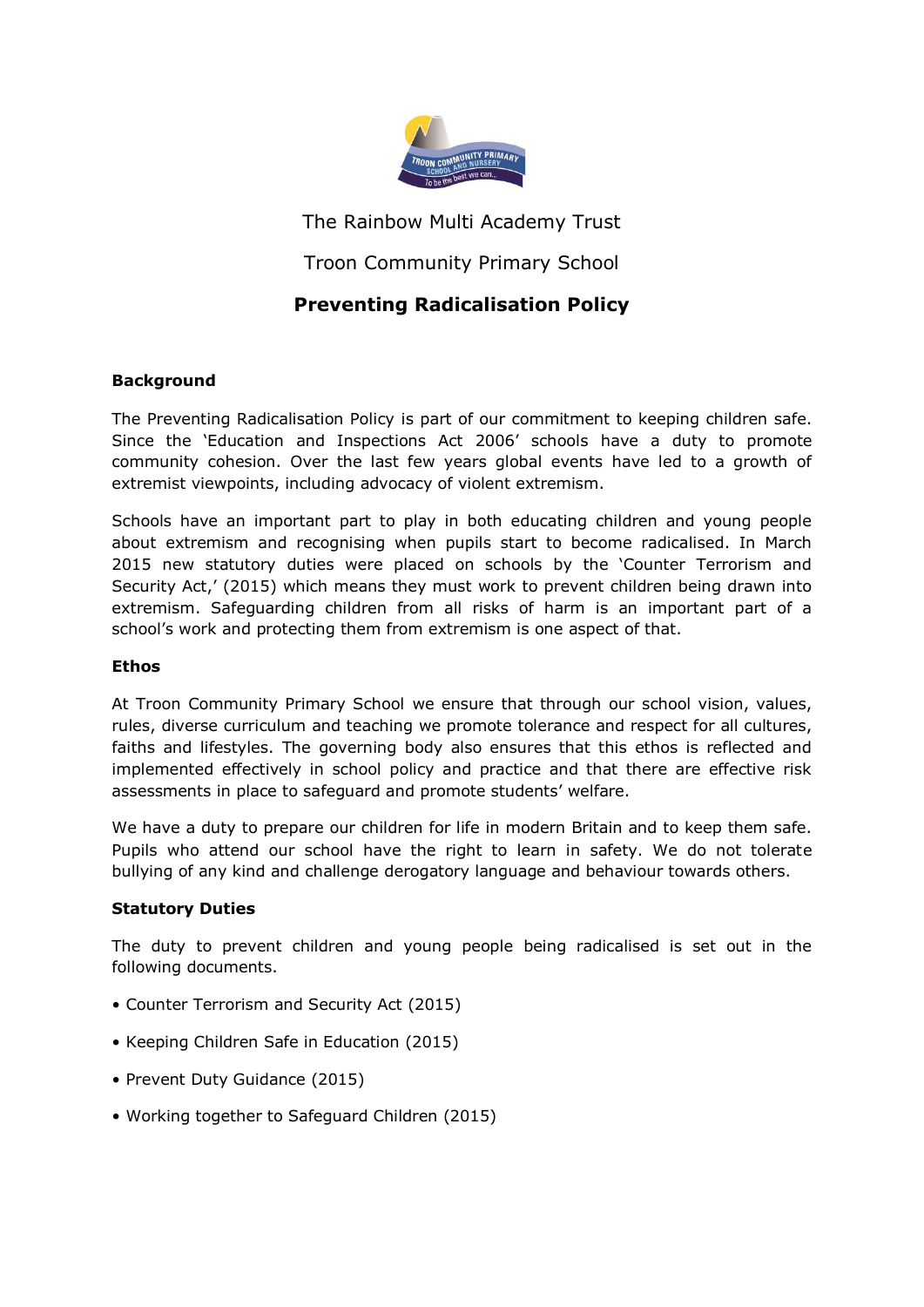# **Non-statutory Guidance**

• Promoting fundamental British values as part of SMSC in schools: Departmental advice for maintained schools, (DfE 2014).

## **Related Policies**

- E-Safety Policy
- Safeguarding Policy
- Equality Policy
- Staff Code of Conduct
- Whistle-blowing Policy

## **Definitions**

**Extremism** is defined in the 2011 Prevent strategy as vocal or active opposition to fundamental British values, including democracy, the rule of law, individual liberty and mutual respect and tolerance of different faiths and beliefs. We also include in our definition of extremism calls for the death of members of our armed forces, whether in this country or overseas.

**Radicalisation** under the Prevent Duty refers to the process by which a person comes to support forms of extremism that lead to terrorism.

**British Values** are democracy, the rule of law, individual liberty and mutual respect and tolerance of those with different faiths and beliefs.

#### **Roles and Responsibilities**

#### **Role of the Governing Body**

It is the role of the governing body to ensure that the school meets its statutory duties with regard to preventing radicalisation.

The governing body has a nominated person; Lauren Seymour our Safeguarding Governor, who will liaise with the Head Teacher/DSL and other staff about issues to do with protecting children from radicalisation.

#### **Role of the Head Teacher**

It is the role of the Head Teacher to:

• ensure that the school and its staff respond to preventing radicalisation on a day- today basis,

- ensure that the school's curriculum addresses the issues involved in radicalisation
- ensure that staff conduct is consistent with preventing radicalisation.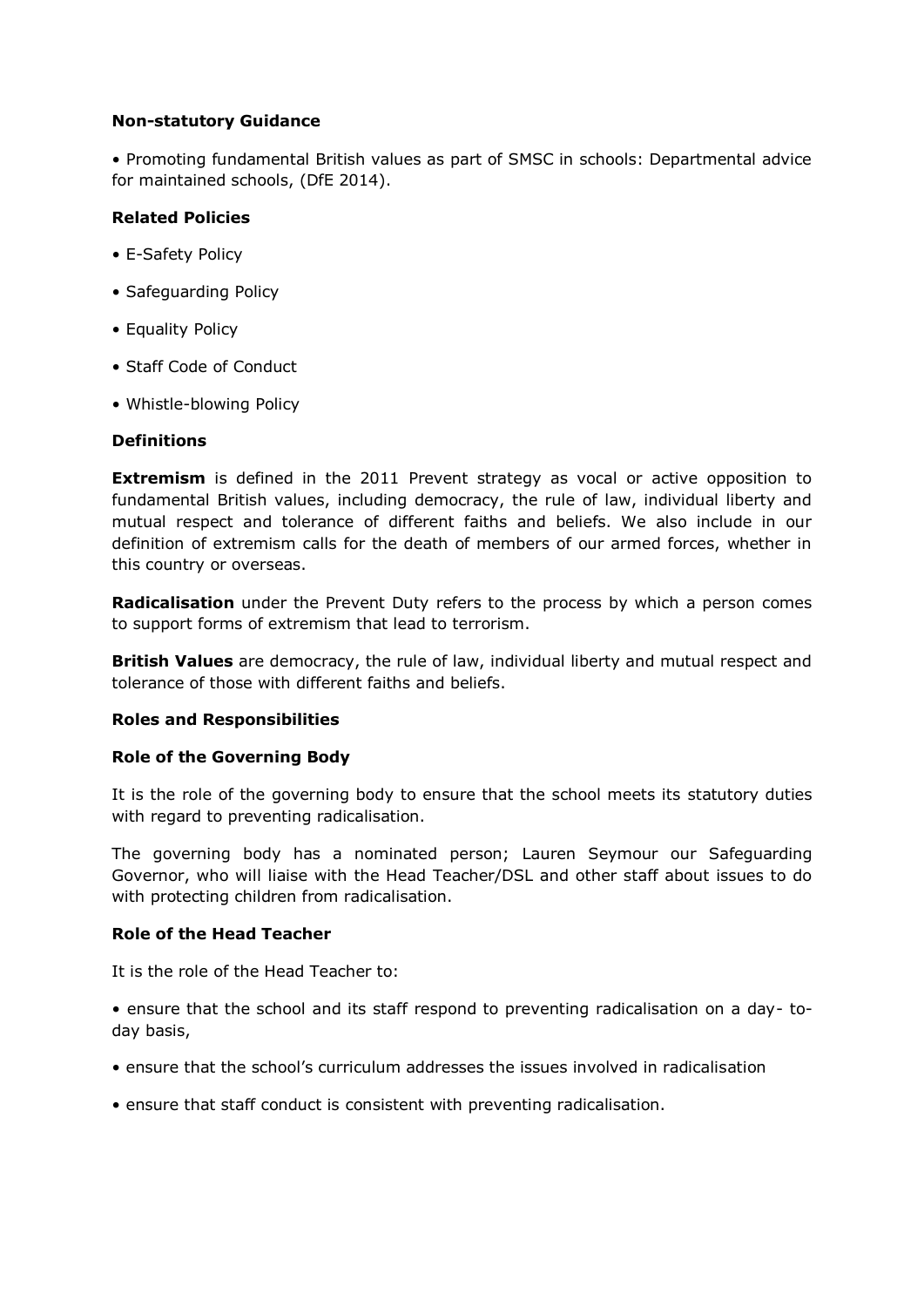# **Role of Designated Safeguarding Lead**

It is the role of the designated safeguarding lead to:

• ensure that staff understand the issues of radicalisation, are able to recognise the signs of vulnerability or radicalisation and know how to refer their concerns

• receive safeguarding concerns about children and young people who may be vulnerable to the risk of radicalisation or are showing signs of radicalisation

- make referrals to appropriate agencies with regard to concerns about radicalisation
- liaise with partners, including the local authority and the police
- report to the governing body on these matters.

## **Role of Staff**

It is the role of staff to understand the issues of radicalisation and know how to refer their concerns.

## **Curriculum**

We are committed to ensuring that our pupils are offered a broad and balanced curriculum that aims to prepare them for life in modern Britain. We encourage our pupils to be inquisitive learners who are open to new experiences and are tolerant of others.

Troon Community Primary School is a values based learning community. Our values support the development of the whole child as a reflective learner within a calm, caring, happy and purposeful atmosphere. Teaching the school's core values alongside the fundamental British values supports quality teaching and learning, whilst making a positive contribution to the development of a fair, just and civil society.

# **Internet Safety**

The internet provides children and young people with access to a wide-range of content, some of which is harmful. Extremists use the internet, including social media, to share their messages. The filtering systems used in our school blocks inappropriate content, including extremist content.

#### **Staff Training**

Staff are given training to help them understand the issues of radicalisation, are able to recognise the signs of vulnerability and know how to refer their concerns. This information also forms part of induction safeguarding training.

#### **Safer Recruitment**

Our Academy adopts a culture of safe recruitment. Our procedures follow the statutory guidance published in part 3 of Keeping Children Safe in Education (2015). Vetting and barring checks are undertaken on all staff and relevant people, including governors and volunteers.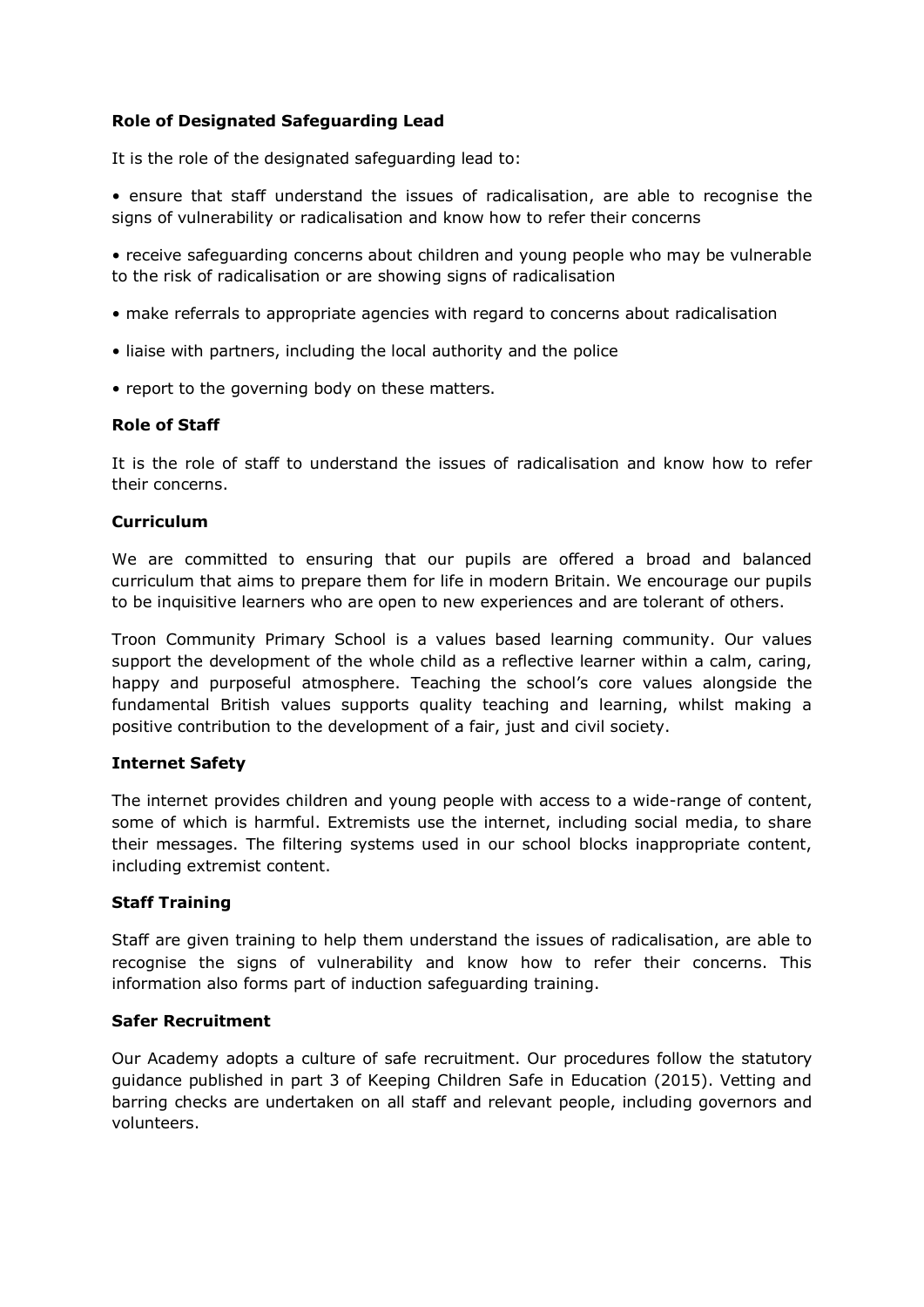# **Signs of Vulnerability**

There are no known definitive indicators that a young person is vulnerable to radicalisation, but there are a number of signs that together increase the risk. Signs of vulnerability include:

- underachievement
- being in possession of extremist literature
- poverty
- social exclusion
- traumatic events
- global or national events
- religious conversion
- change in behaviour
- extremist influences
- conflict with family over lifestyle
- confused identity
- victim or witness to race or hate crimes
- rejection by peers, family, social groups or faith

## **Recognising Extremism**

Early indicators of radicalisation or extremism may include:

- showing sympathy for extremist causes
- glorifying violence, especially to other faiths or cultures
- making remarks or comments about being at extremist events or rallies
- evidence of possessing illegal or extremist literature
- advocating messages similar to illegal organisations or other extremist groups
- out of character changes in dress, behaviour and peer relationships (but there are also very powerful narratives, programs and networks that young people can come across online so involvement with particular groups may not be apparent)
- secretive behaviour
- online searcher or sharing extremist messages or social profiles